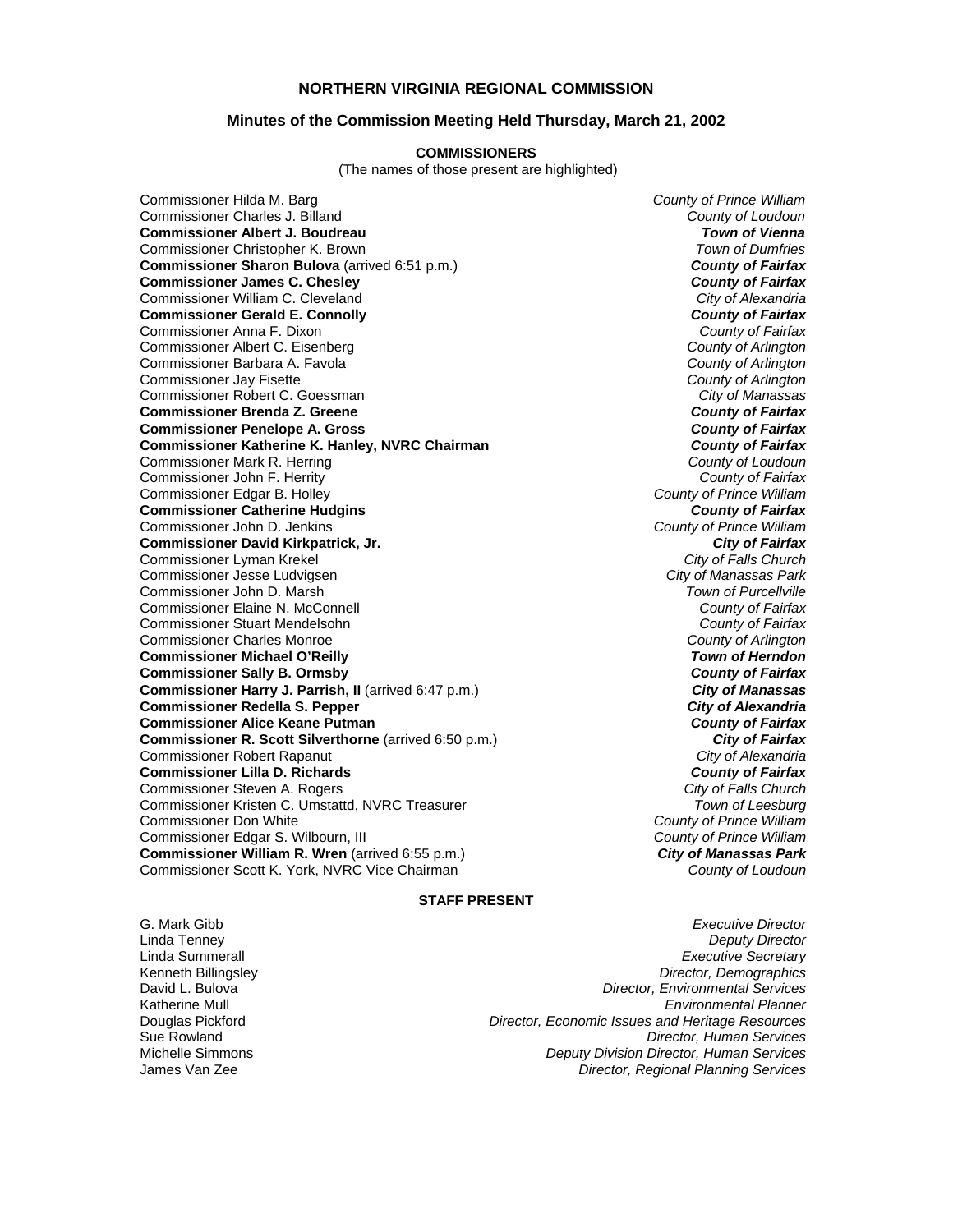Minutes of the Commission March 21, 2002 Page 2

- CALL TO ORDER Chairman Hanley called the meeting to order at 6:45 p.m.
- PLEDGE OF<br>ALLEGIANCE The Pledge of Allegiance was recited by all present.
- ROLL CALL The roll was called and all members present or absent were noted for the record.

CHAIRMAN'S

Chairman Hanley announced that agenda items would be taken out of order while waiting for an additional member to arrive to make a quorum.

> Chairman Hanley introduced the Commission's latest member, David Kirkpatrick, representing the City of Fairfax as a citizen representative. The members welcomed Commissioner Kirkpatrick with a round of applause. Commissioner Kirkpatrick noted he has lived in the City of Fairfax for 17 years and is an account representative for a company selling wholesale electrical supplies.

The quorum was obtained with the arrival of Commissioner Parrish at 6:47 p.m.

- MINUTES Commissioner Connolly moved approval of the minutes of the February 28, 2002, Commission meeting. The motion was seconded and unanimously carried.
- CONSENT AGENDA Commissioner Greene moved approval of the consent agenda, consisting of the items below. The motion was seconded and unanimously carried.
	- A. Financial Reports for February 2002
	- B. Resolution No. P02-28: Authorization to Submit a Technical Assistance Proposal to the Department of Environmental Quality's 2002-2003 Coastal Resources Management Program

EXECUTIVE DIRECTOR'S

REPORT In addition to the monthly activities report included in the meeting package, Mr. Gibb called attention to three items.

> The Reston Charrette will be held April 11-13 at the TRW building on Sunset Hills Road in Reston. All Commissioners are welcome to attend. Information is posted on NVRC's website.

> Mr. Gibb welcomed Katherine Mull, who began work with NVRC on March 1 as an Environmental Planner.

> Mr. Gibb announced that Sue Rowland, NVRC's Director of Human Services, will be leaving in April to pursue other opportunities. On behalf of the Commission, Commissioner Connolly commended Ms. Rowland for her work on the legislative program for the past two years. The Commissioners wished Ms. Rowland well and gave her a round of applause.

LEGISLATIVE<br>REPORT

Commissioner Connolly noted that a post-session report of NVRC's legislative priorities had been distributed.

 Commissioner Connolly stated he wanted to bring two items not in the report to the members' attention. A bill passed by Delegate Suit will require notification of all landowners in the zoning category when there is a text amendment to zoning ordinances.